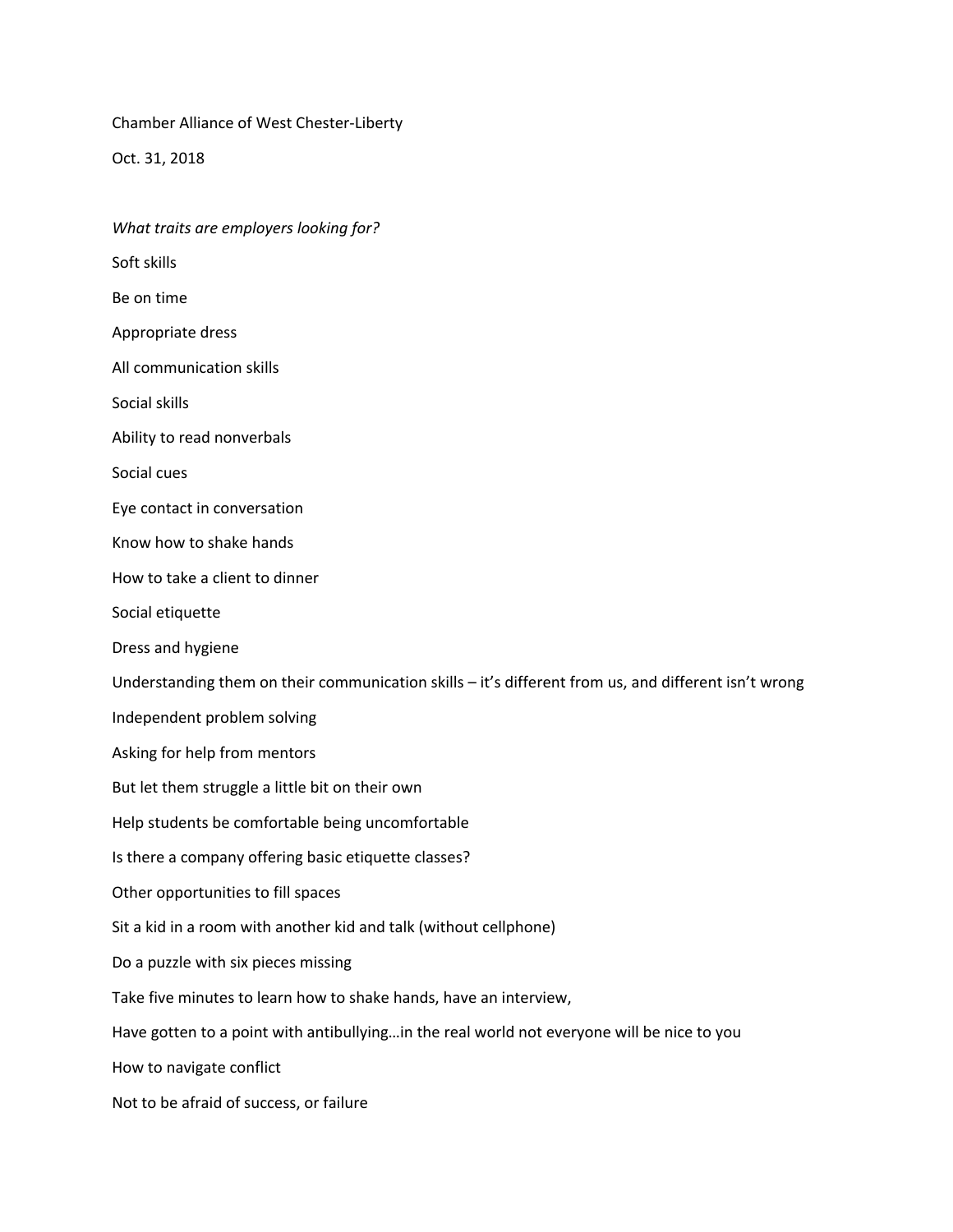Bring in employers to hear anecdotal, first-hand experiences

They could learn from stories

Parents need awareness of these gaps….we may not realize they don't know how to use a phone

Let kids fail – do schools let parents know what kids want – they may want it at home too

A student asked me once, what's educational value of internships?

Can learn, this is the industry for me, or not for me

Any donation of time or talent can help kids grow

The more they hear it in different scenarios, they more they might believe it

Role-play scenarios where students go from task to task and face situations you would face every day

A workshop, three to four hours, practice going from place to place

Part of Adulting 101

Job shadow – not a two-hour, but a 10-day

Letting kids understand respect, easy word to say, but modeling that for children that don't have that

Sometimes they don't even respect themselves

Business mentors for each grade level

People talking about situations they've had at work

Mentoring – there needs to be some groundwork, they need to know the why – why do they need to learn this – CNE HS has implemented internship for life skills, she goes in to talk about them weekly

Need to see you've done it, they're hearing it from the horse's mouth

Have to expose them to the mistakes we make

We're expecting teachers and counselors to know about the kinds of things we're talking about

We can't assume teachers/administrators know how to go about this or what the needs are without being equipped to do this

Chamber is working with Lakota and Cincinnati State - Leadership Academy

Three-pronged approach

Seeing first hand in same class for eight months

Only program like it in Ohio

Have to look at mission and values of district

Developing a portrait of a Lakota graduate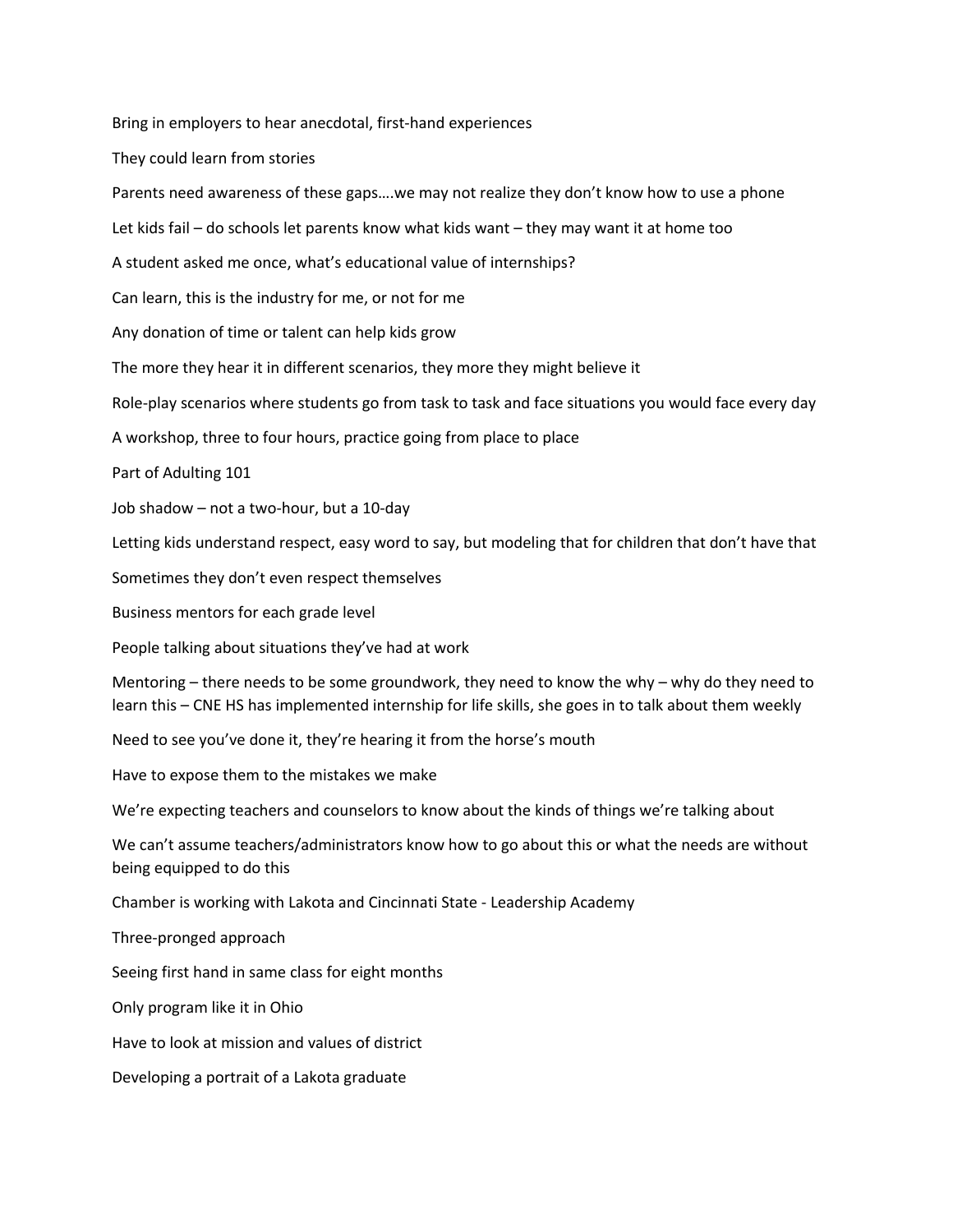What are attributes kids need to have to be successful in their futures Goal is to develop portrait of a graduate To make that the north star of the district All day-to-day work needs to lead to that At the core we need to examine what we do every day Will they be game-changing employees in your industries Developing a roadmap for school and industries to interact That's a real-world learning experience Not just taking a test at the end of the day Might make schooling look a little different Need to have you to have our backs

*How you tie in those standards? How can I as a local person begin to think about this stuff? What' s more important, the state standards or all these other things?*

Here are the standards we have to teach. We can teach in this fashion, or could we do it differently? Could we involve a community partner, or more real-world learning?

Standards: 95 percent of districts only care about standards and test scores.

Going through high school redesign…we know we have to change things.

Why are our kids like this now?

Kids are so unengaged.

We're going to be pushing this. School is going to be a lot different.

We don't want to be a diploma mill.

More important is what comes next for them.

Three E's after graduation: Employment, Enrollment, Enlistment

A new one: Entrepreneurship

Working with Belcan. They want a global hub on cybersecurity in Southwest Ohio.

We are building curriculum for that. Kids will have internships. They'll make \$65,00 right out of school.

We were told: We don't want kids to go to college, then we have to untrain them. We'd rather have kids when they're 18 then retrain them when they're 22.

It's a new path.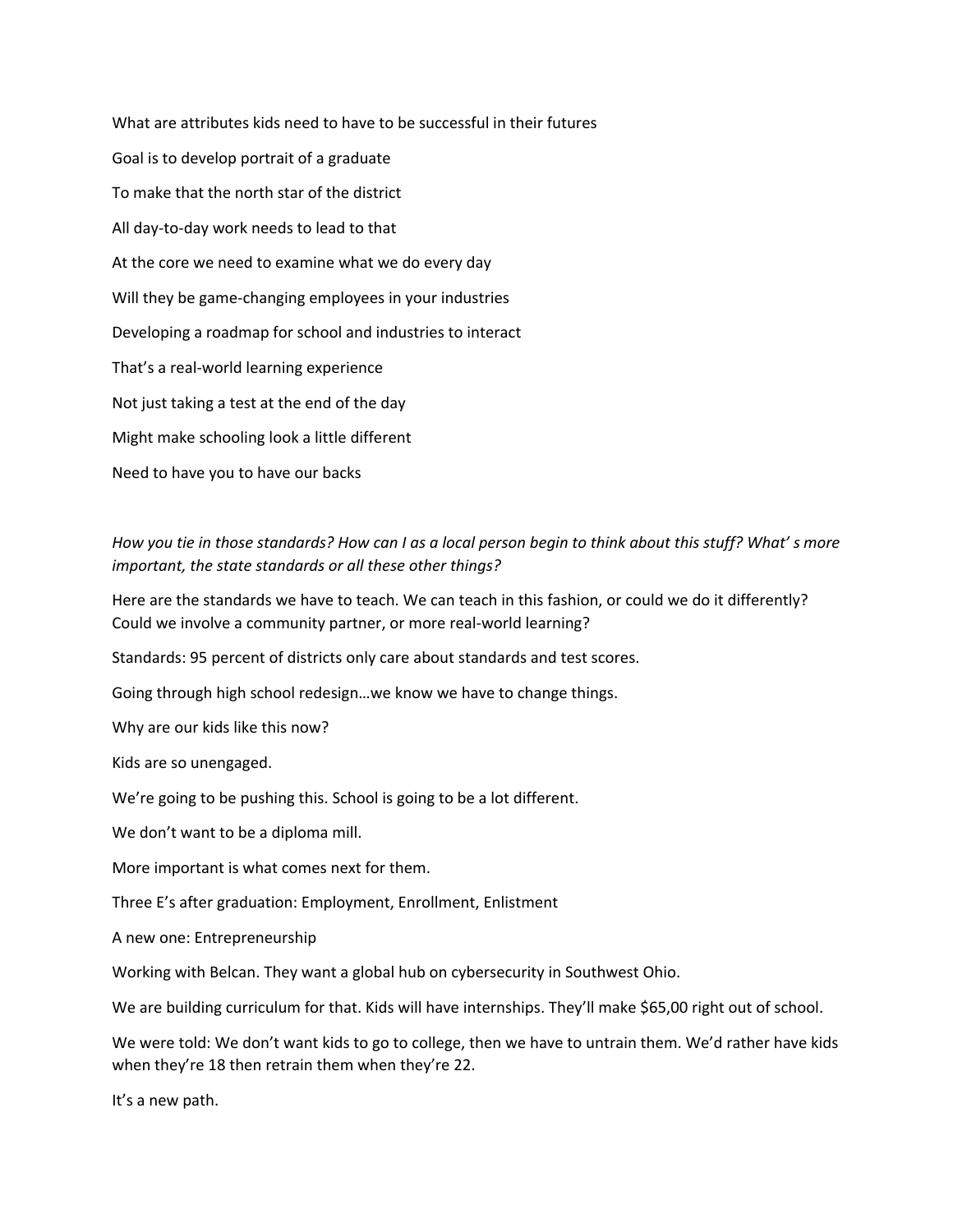Not just a four-year path. Distinctions between different paths. New-collar jobs – manufacturing will hire our kids At East had 70 presentations in three sessions Banking, attorney, college, military, mortuary science Kids went to areas of interest to them Some sessions full house Some sessions one-on-one

*How does school district and business help create more game-changers despite state requirements?*

Partnership opportunities

Talk more about vocational education piece. Have to convince parents it's a good thing.

Lakota has done a nice job of reaching out to business.

But it's Lakota doing this and it can look self-serving.

Chamber: We need to be out there supporting you. That's what model communities do. New businesses will want to join in, because that's what we do here.

Not just guest speakers, but guest programs

Coming in multiple times

Maybe an advisory group from business to help make sure curriculum is relevant and up to date

Used to have many many years ago

Got away from that

Have gone full circle now

Lakota: We don't want to invest dollars in canned curriculum. We have teachers who help us build that out.

Possibility of Lakota assigning to staff: ten mentees per employer

Would be part of their job function of being an employee

Going to build a deep relationship

Mentor could connect with external resources

District could give some general structure, but some autonomy on part of mentors